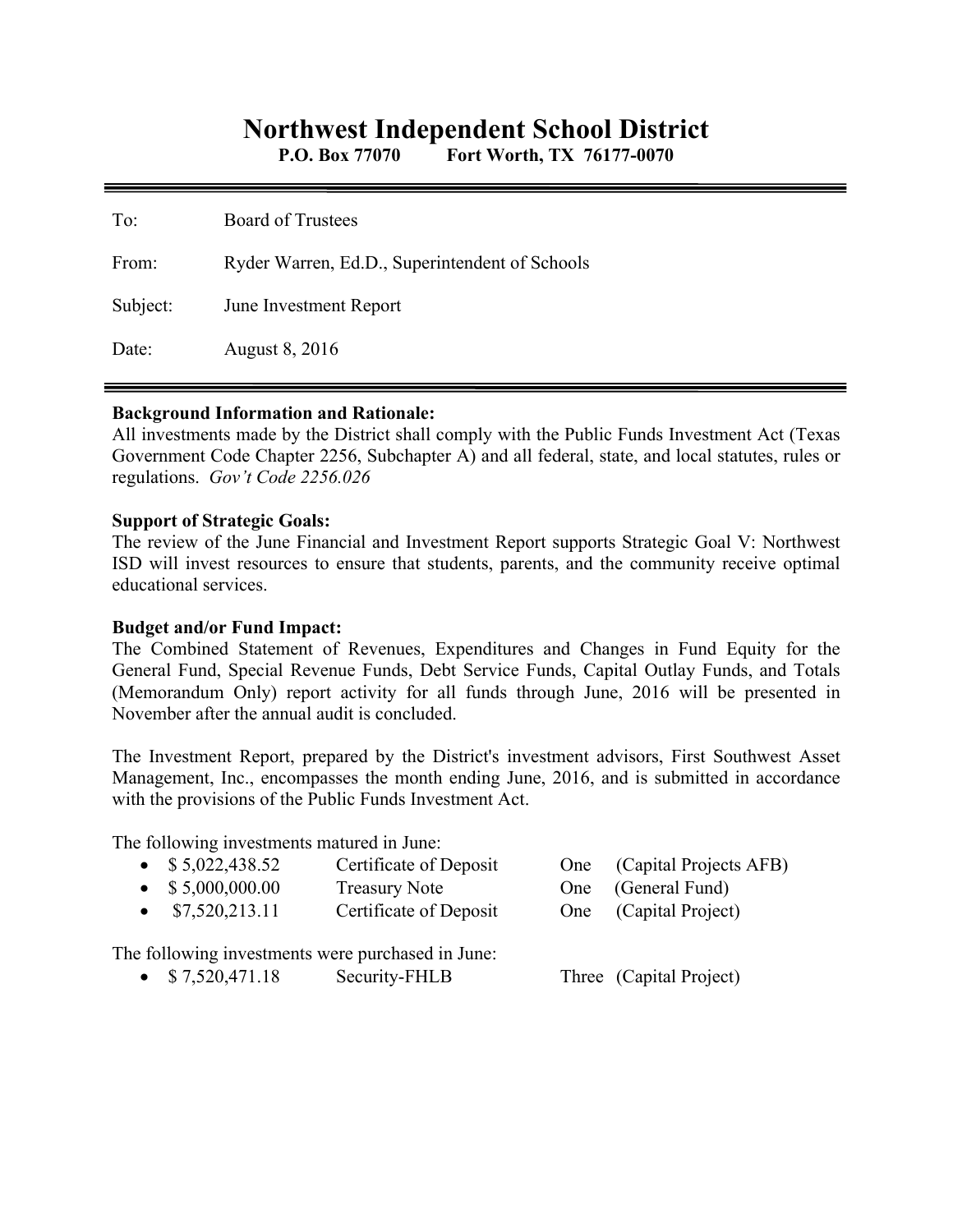Investments for the District's General Fund, Debt Service Funds, Capital Projects Funds, and Internal Service Funds total \$246,423,392.60 as of June 30, 2016.

|                               | Yield           |                     |  |  |
|-------------------------------|-----------------|---------------------|--|--|
|                               | to              |                     |  |  |
| <b>Fund</b>                   | <b>Maturity</b> | <b>Market Value</b> |  |  |
| General Fund                  | 0.579%          | 94,132,609.40       |  |  |
| Special Revenue Funds         | 0.584%          | 1,166,438.08        |  |  |
| Debt Service Funds            | 0.497%          | 38, 391, 885. 72    |  |  |
| <b>Capital Projects Funds</b> | $0.444\%$       | 74,605,617.78       |  |  |
| Capital Projects Funds - AFB  | 0.475%          | 38,126,841.62       |  |  |
| Total                         |                 | \$246,423,392.60    |  |  |

Board Policy states that, "The investment portfolio shall be diversified in terms of investment instruments, maturity scheduling, and financial institutions to reduce risk of loss resulting from over concentration of assets in a specific class of investments, specific maturity, or specific issuer."

The District portfolio is concentrated in terms of **investment instruments** (Certificates of Deposit). These concerns are addressed by the low risk nature of the certificates of deposit and the maintenance of collateral by the various financial institutions to guarantee the safety of the investments.



| <b>Portfolio Composition by Security Type</b> |       | <b>Portfolio Composition by Issuer</b> |     |
|-----------------------------------------------|-------|----------------------------------------|-----|
| Local Government Investment Pool              | 6%    | Texpool                                | 6%  |
| Certificates of Deposit                       | 39%   | Plains                                 | 25% |
| <b>Bank Deposit</b>                           | $9\%$ | Compass                                | 9%  |
| <b>Agency Bullet</b>                          | 7%    | <b>FHLB</b>                            | 15% |
| Treasury                                      | 26%   | <b>US</b> Treasury                     | 26% |
| <b>AGCY DISCO</b>                             | 12%   | Other Issuers                          | 13% |
|                                               |       | Woodhaven                              | 5%  |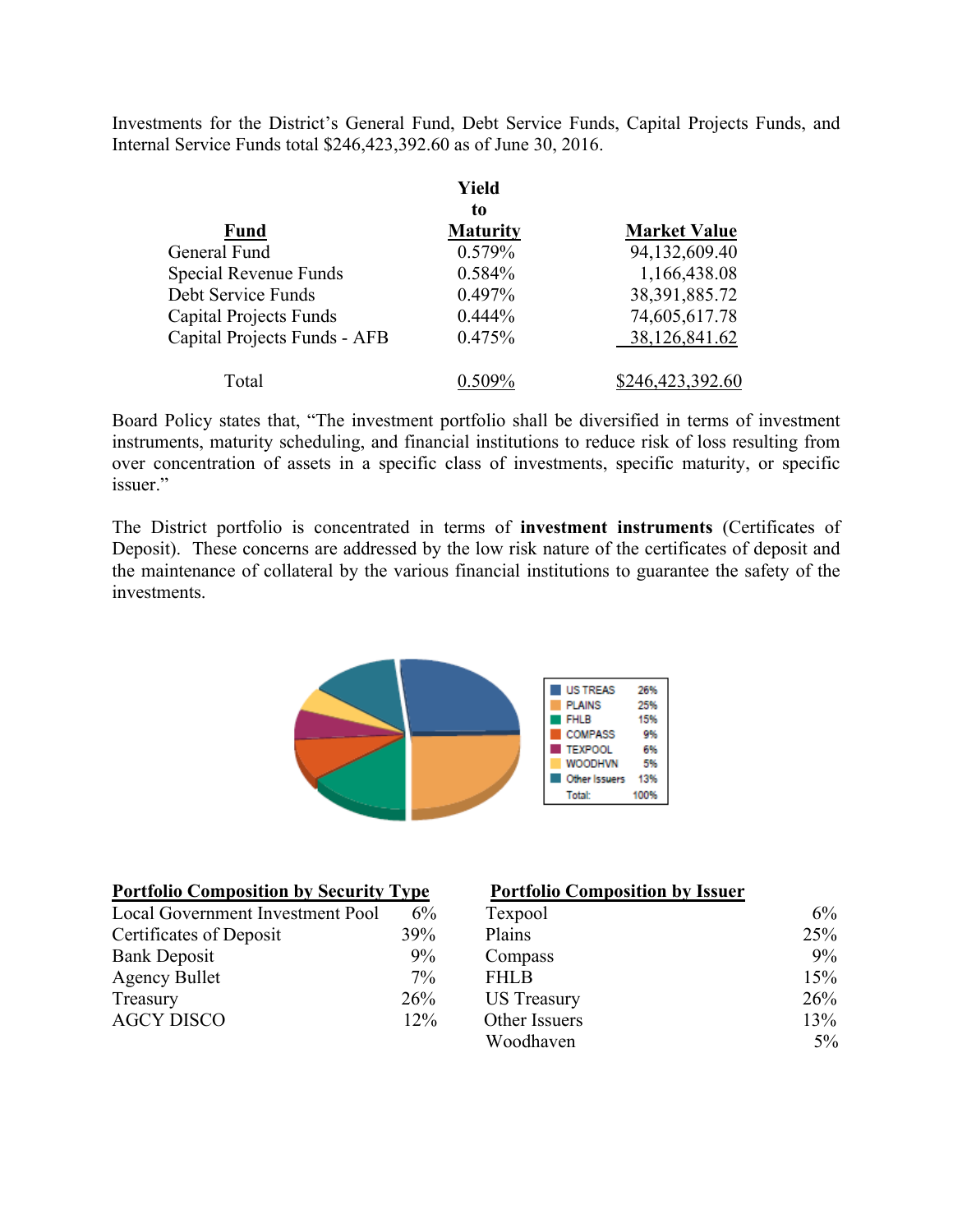The District portfolio is diversified in terms of **maturity scheduling:** 



|                 | <b>Maturity Schedule</b> |                 |
|-----------------|--------------------------|-----------------|
| Overnight       | 18%                      | \$45,350,694.60 |
| $0 - 3$ Months  | 45%                      | 110,029,910.00  |
| $3 - 6$ Months  | 23%                      | 57,401,144.79   |
| $6 - 12$ Months | 14%                      | 33,641,673.21   |

The District portfolio currently outperforms all the **benchmark comparisons**.



Note 1: CMT stands for Constant Maturity Treasury. This data is published in Federal Resent Stational Release H.15 and represents an average of all actively traded Treasury securities having that time remaining until matur Note 2: Benchmark data for TexPool is the monthly average yield.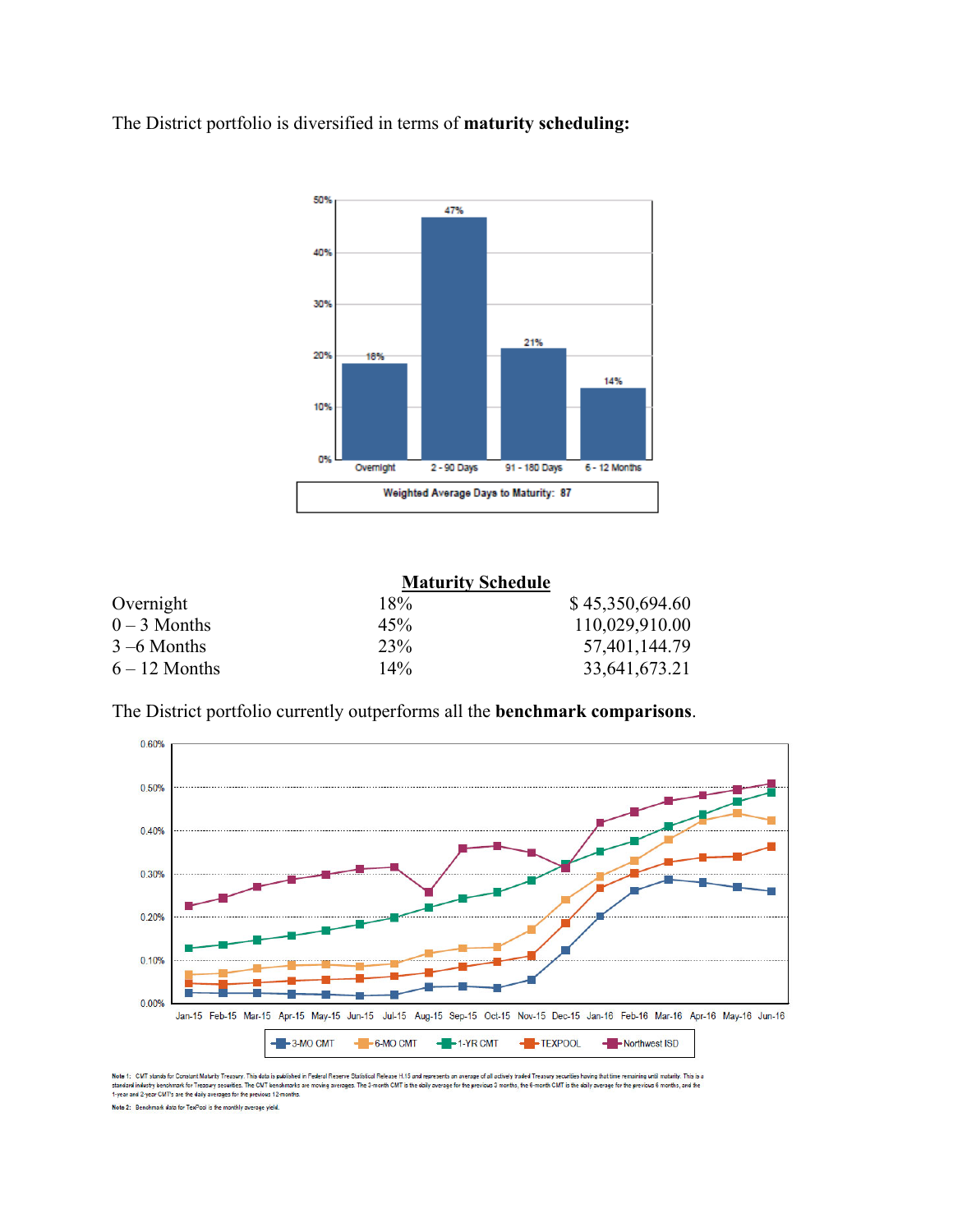

The **TexPool Economic & Market Commentary for July, 2016**, notes that,

## **Money funds anchored during Brexit**

Of all the nautical slang that has stuck around from the days when Britain ruled the high seas, "Keeping an even keel" most describes how money markets reacted to the shock of Brexit. The Leave vote caused tremendous volatility in the equity markets—plenty of investors abandoning ship—but didn't produce unusual flows or activity for cash managers. Our dollar and sterling products have behaved normally. It is, of course, often the case that volatility drives investors and brokers to take money out of equities and into money funds, but that didn't happen in any meaningful way after the unexpected outcome of the referendum. In fact, one way of judging the severity of a financial upheaval is the volume of flows into money funds. The greater the amount, the more serious the panic. So it was no surprise to us that equities rallied only a few days after they plunged in the immediate aftermath of the announcement that the U.K will leave the European Union.

Actually, much of the activity since that announcement can be attributed to the run-up to quarterend, with its typical reduced supply and higher rates. To be sure, overnight rates were elevated on Friday in part because banks were willing to make repo transactions early in the process due to Brexit. Everyone wanted to make sure they were funded rather than shopping around for a few more basis points. For banks, the winning path for liquidity has traditionally been not to hesitate in obtaining repo capital when there is turmoil and uncertainty, and that was the track most banks took.

But liquidity was never an issue—even participation in the reverse repo facility was not out of the norm. After the shock of the referendum began to dissipate, typical quarter-end pressures clearly became the dominating factor for rates. The Independence Day holiday weekend is a complication, but operations will likely return to business-as-usual July 5. Also, it is important to keep in mind that the U.K.'s extrication from the EU will be a drawn-out process, probably over two years. Nothing is going to happen quickly.